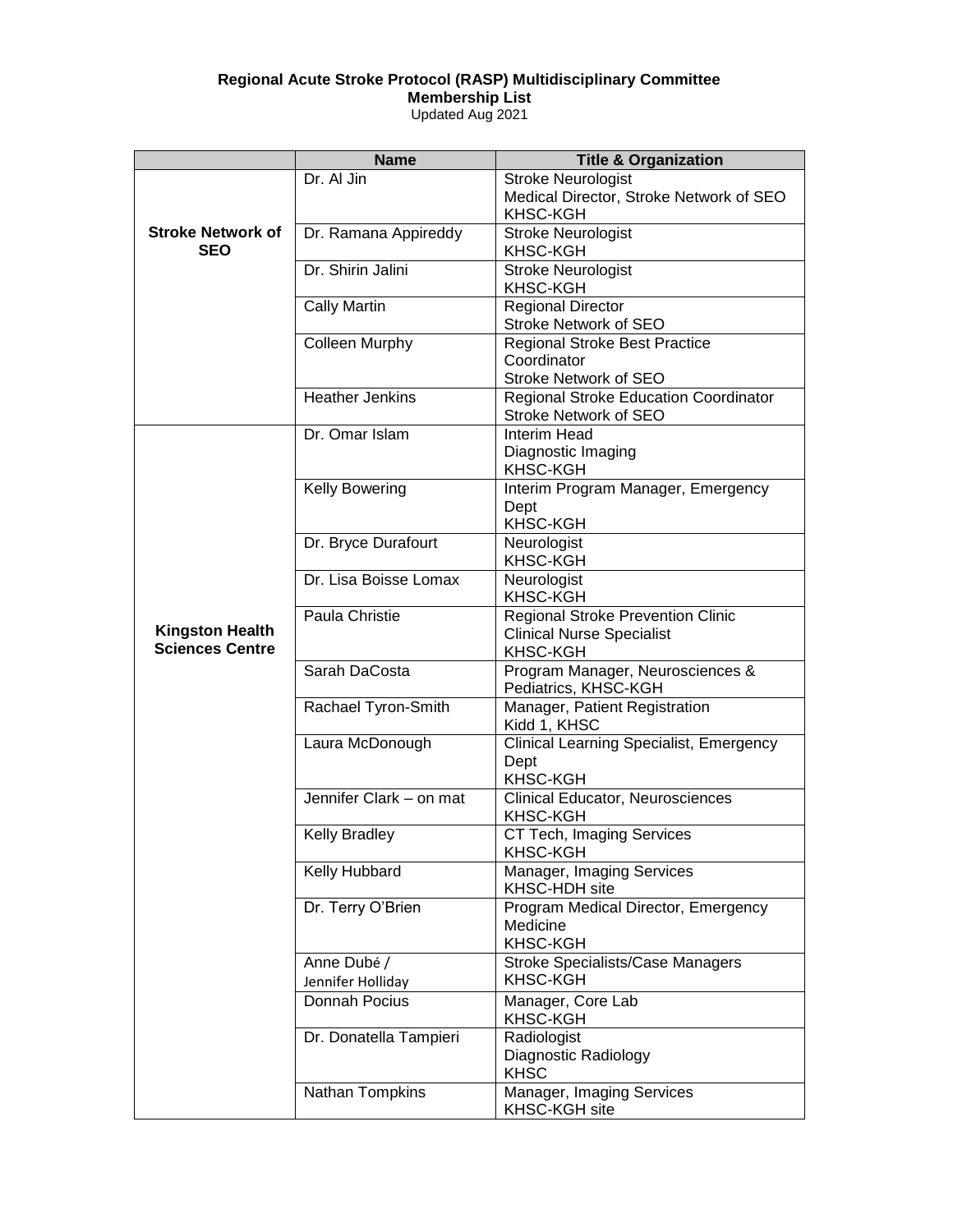|                                                       | Mark Halladay           | Director, Kingston Central Ambulance<br><b>Communications Centre</b>                          |
|-------------------------------------------------------|-------------------------|-----------------------------------------------------------------------------------------------|
| Kingston, Frontenac,<br><b>Lennox &amp; Addington</b> | Shawn O'Neill           | <b>Operations Manager</b><br>Kingston Central Ambulance<br><b>Communication Centre</b>        |
|                                                       | Chris Wicklam           | <b>CACC Operations Manager</b><br>Kingston Central Ambulance<br><b>Communication Centre</b>   |
|                                                       | <b>Gale Chevalier</b>   | Chief, County of Frontenac<br><b>Frontenac County Paramedic Services</b>                      |
|                                                       | Michael Vanhartingsvelt | Superintendent,<br><b>Frontenac County Paramedic Services</b>                                 |
|                                                       | Marcus Goudie           | Deputy Chief, QA and Program<br>Development & Training<br><b>Frontenac Paramedic Services</b> |
|                                                       | <b>Heather Edward</b>   | Deputy Chief of Operations<br><b>Frontenac Paramedic Services</b>                             |
|                                                       | Mark Schjerning         | Chief<br><b>L&amp;A Paramedic Services</b>                                                    |
|                                                       | Rob Burns               | Deputy Chief<br><b>L&amp;A Paramedic Services</b>                                             |

|                        | <b>Heather Campbell</b> | Program Director for Emergency and<br><b>Primary Care</b><br>QHC, Belleville site                                                                                           |
|------------------------|-------------------------|-----------------------------------------------------------------------------------------------------------------------------------------------------------------------------|
| <b>Hastings Quinte</b> | Dr. Leandra Grieve      | Chief, Department Internal Medicine and<br>Intensive Care / Assistant Professor,<br>Department of Internal Medicine and<br>Family Medicine, Queen's University,<br>Kingston |
|                        | Dr. Andrew Samis        | Intensivist, QHC                                                                                                                                                            |
|                        | <b>Shelley Kay</b>      | Manager, ICU<br>QHC, Belleville                                                                                                                                             |
|                        | Melissa Roblin          | Stroke Resource Nurse<br><b>Quinte Health Care</b>                                                                                                                          |
|                        | Derk Damron             | <b>Quinte District Stroke Coordinator</b><br><b>QHC-Belleville site</b>                                                                                                     |
|                        | Dominic Rehayem         | Superintendent<br><b>Hastings County Paramedic Services</b>                                                                                                                 |
|                        | Mike Slatter            | Deputy Chief, Quality & Development<br>Hastings-Quinte Paramedic Services                                                                                                   |
|                        | Doug Socha              | Chief & Director, Hastings County EMS                                                                                                                                       |

|                 | <b>Kerry Morris</b>     | Deputy Chief                          |
|-----------------|-------------------------|---------------------------------------|
|                 |                         | United Counties of Leeds & Grenville, |
|                 |                         | <b>Paramedic Services</b>             |
|                 | Jeff Carss              | Chief                                 |
|                 |                         | United Counties of Leeds & Grenville, |
| Lanark, Leeds & |                         | <b>Paramedic Services</b>             |
| Grenville       | <b>Todd Ferguson</b>    | Commander, Professional Standards &   |
|                 |                         | Education                             |
|                 |                         | United Counties of Leeds & Grenville, |
|                 |                         | <b>Paramedic Services</b>             |
|                 | <b>Breanne Lapointe</b> | Deputy Chief, Lanark County           |
|                 |                         | <b>Lanark Paramedic Services</b>      |
|                 | <b>Travis Mellema</b>   | Chief                                 |
|                 |                         | <b>Lanark Paramedic Services</b>      |